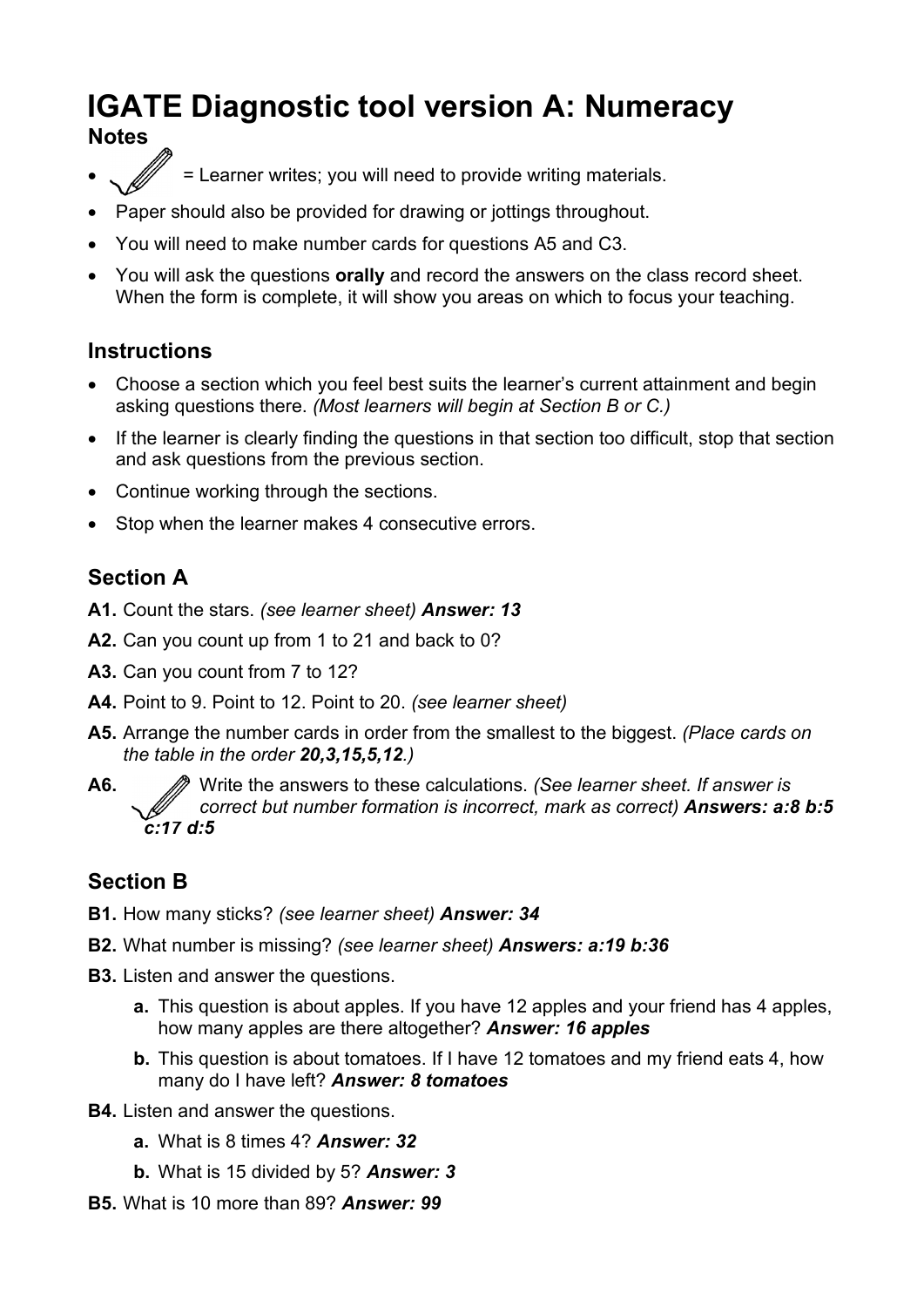# **Section C**

- **C1.** I'm going to ask you to do some counting.
	- **a.** Count on from 95 to 102.
	- **b.** Count back from 105 to 98.
- **C2.** Write these numbers: Fifty-six. Seventeen. One hundred and twelve. Two hundred and five*. (all need to be correct)*
- **C3.** Put these number cards in order from smallest to biggest. *(Put cards on table in this order: 105,502,78,127,512.)*
- **C4.** Write the answers to the calculations, showing your workings. *(see learner sheet) Answers: a:212 b:82*
- **C5.** This question is about children in a school. There are 305 children altogether. 114 go on a field trip. How many are left in school? *Answer: 191*

# **Section D**

**D1.** Which of these shapes show 1 4 ? *(see learner sheet)*

## *Answer: All but the diagonal striped one*

- **D2.** Point to the fraction that is bigger. **Answer: a:**  $\frac{1}{2}$  **b:**  $\frac{3}{2}$
- **D3.** Add 1  $\overline{10}$  and 3  $\overline{{10}}$  (write the fractions for the learner as you ask the question)

Answer: 
$$
\frac{4}{10}
$$
 or  $\frac{2}{5}$ 

- **D4.** What is two thirds of 21? *Answer: 14*
- **D5.** A school has 2 1  $\overline{4}$  litres of Mazoe for drinks for sports day. If 3  $\overline{4}$  of a litre is used after the

first race, how much is left? **Answer: 1**  $\frac{1}{2}$  **litres** 

# **Section E**

**E1.** Listen and answer the questions.

I travel 250 km from my village to Bulawayo, and my friend travels 175 km from their village to Bulawayo*. (point to places on illustration below as you speak)* 

To visit my friend I have to catch a bus to Bulawayo and then catch another bus to her house. *(point to illustration)* How many km do I travel? *Answer: 425km*

How much longer is my journey to Bulawayo than my friend's journey? *(point to illustration) Answer: 75km longer*

**E2.** Write the answers to the calculations, showing your workings *(see learner sheet) Answers: a:72 b:14*

**E3.** Listen and answer the questions.

I have \$18 on my phone. I use \$3,00 a day. For how many days can I use my phone? *Answer: 6 days*

If I sell 9 chickens for \$6 each, how much money do I receive? *Answer: \$54*

**E4.** I buy a chicken for \$5,50, a bag of tomatoes for \$2,40 and a bag of sugar for \$1,90. How much must I pay?? *Answer: \$9,80*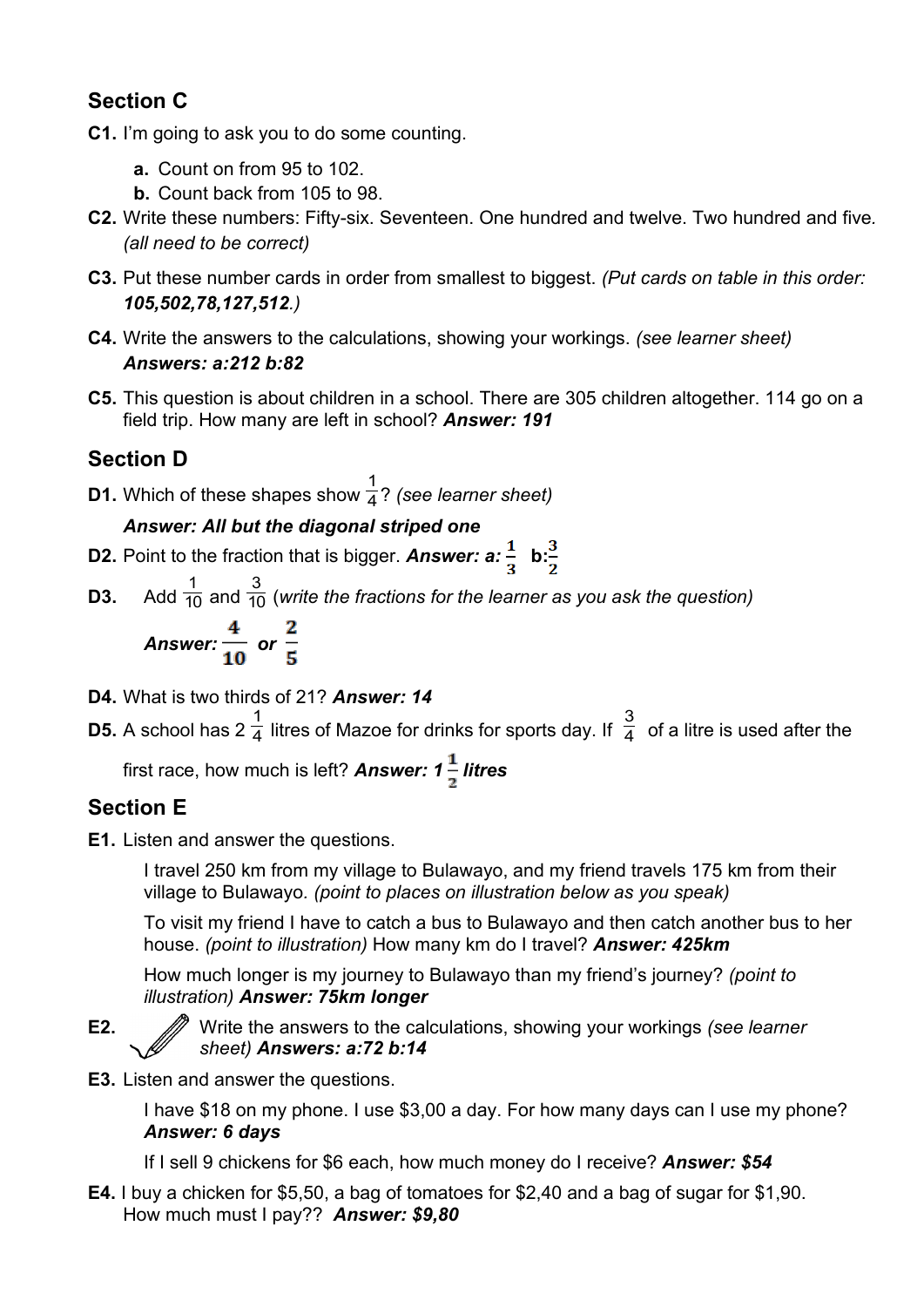# **IGATE Diagnostic tool: Numeracy Test 1 LEARNER SHEET**

**SECTION A**



# **SECTION B**

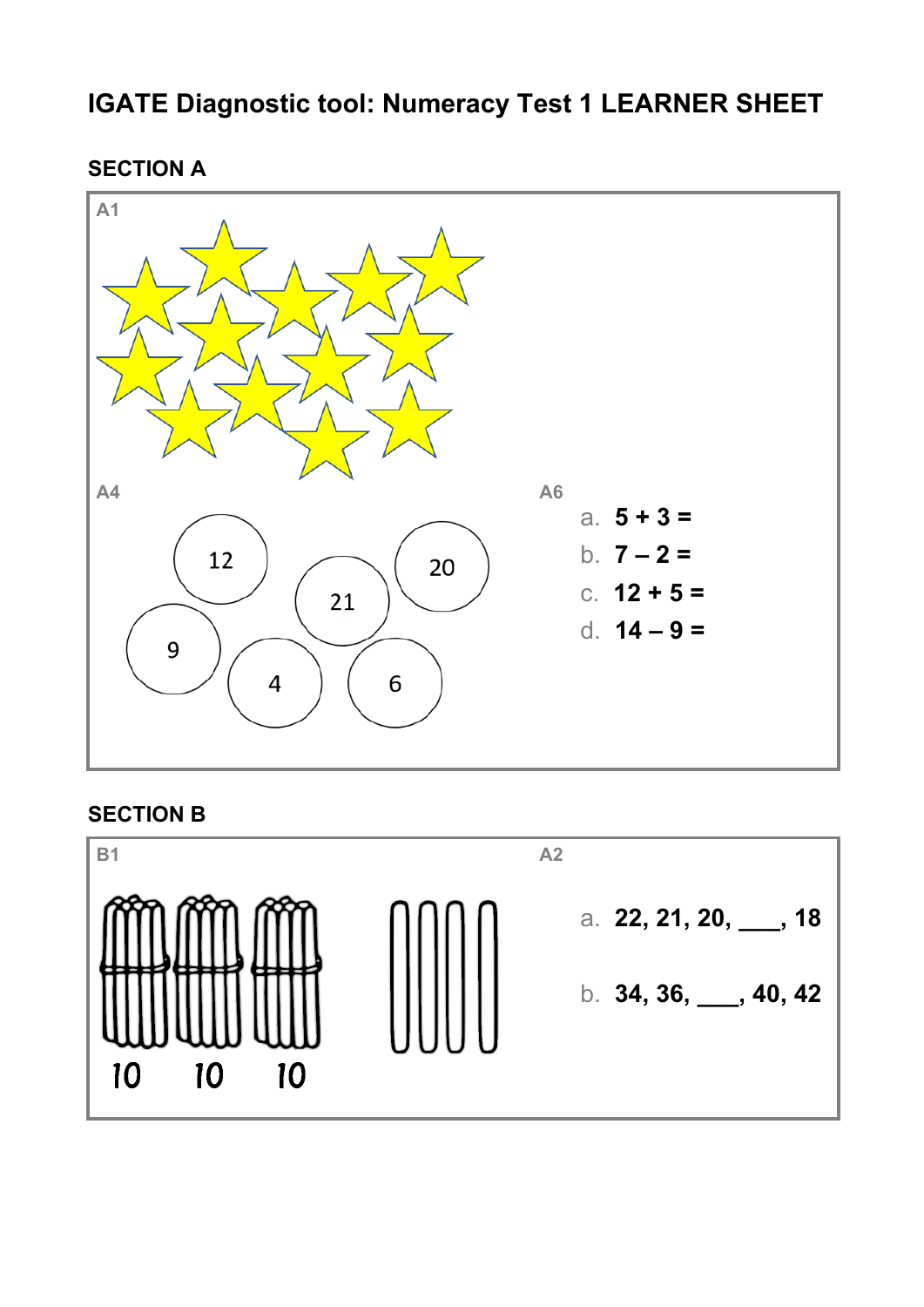# **SECTION C**

**C4**  a. **127 + 85 =** b. **156 – 74 =**

# **SECTION D**



## **SECTION E**

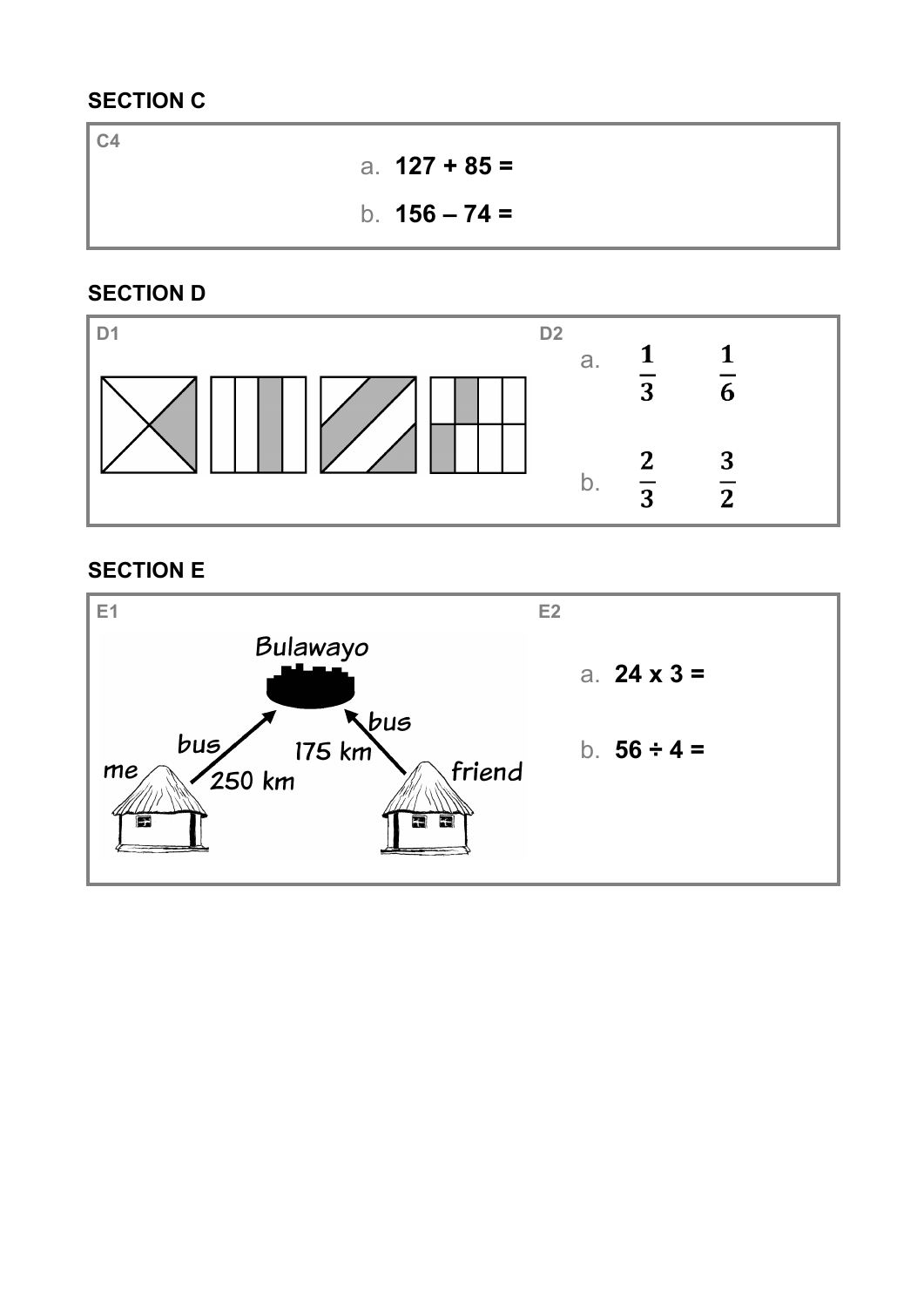# **Using the results of the Numeracy diagnostic tool**

| <b>Question</b><br>number | <b>Total</b><br>correct<br>answers<br>for class | <b>Skill or concept</b>                                              | <b>Supporting module activities</b>                           |
|---------------------------|-------------------------------------------------|----------------------------------------------------------------------|---------------------------------------------------------------|
| A <sub>1</sub>            |                                                 | Counting up to 20 objects                                            | Mod. 1, Activity 1.2 (slowly<br>increase to 20)               |
| A2                        |                                                 | Counting forward and back<br>orally within 20                        | Mod. 1, Activity 1.1 steps 1-3 then<br>Mod. 2, Activity 2.1   |
| A <sub>3</sub>            |                                                 | Counting on from a number                                            | Mod. 2, Activity 2.1                                          |
| A4                        |                                                 | Reading written numbers                                              | Mod. 1, Activity 1.1                                          |
| A <sub>5</sub>            |                                                 | Arranging numerals in order                                          | Mod. 1, Activity 1.1 steps 4-6<br>(slowly increase to 20)     |
| A <sub>6</sub> a          |                                                 | Addition of whole numbers<br>less than 10                            | Mod. 1, Unit 3 All activities                                 |
| A6b                       |                                                 | Subtraction of whole numbers<br>within 10                            | Mod. 2, Activity 1.3                                          |
| A <sub>6</sub> c          |                                                 | Addition of whole numbers<br>less than 20                            | Mod. 2, Activity 2.2                                          |
| A6d                       |                                                 | Subtraction of whole numbers<br>within 20                            | Mod. 2, Activity 3.1 steps 4-7<br>(increase to within 20)     |
| <b>B1</b>                 |                                                 | Place value within 50                                                | Mod. 2, Activity 2.3                                          |
| B <sub>2</sub> a          |                                                 | Supplying missing numbers in<br>sequence (backwards, ones)           | Mod. 2, Activity 2.1 (use bigger<br>numbers)                  |
| B <sub>2</sub> b          |                                                 | Supplying missing numbers in<br>sequence (forwards, twos)            | Mod. 4, Activity 2.2                                          |
| B <sub>3</sub> a          |                                                 | Addition in everyday contexts                                        | Mod. 2, Activity 3.1 steps 1-3 (add<br>contexts)              |
| B <sub>3</sub> b          |                                                 | Subtraction in everyday<br>contexts                                  | Mod. 2, Activity 3.1 steps 4-7 (add<br>contexts)              |
| B <sub>4</sub> a          |                                                 | Multiplication of two single<br>numbers in context                   | Mod. 3, Activity 3.1 (add context<br>when concept understood) |
| B <sub>4</sub> b          |                                                 | Division of whole numbers<br>(two digit by one digit, in<br>context) | Mod. 3, Activity 1.3 (add context<br>when concept understood) |
| <b>B5</b>                 |                                                 | Identification of a number ten<br>more than any two digit<br>number  | Mod. 2, Activity 2.3                                          |
| C <sub>1a</sub>           |                                                 | Counting on across 100                                               | Mod. 2, Activity 2.3 'In Practice'                            |
| C <sub>1</sub> b          |                                                 | Counting backwards across<br>100                                     | Mod. 2, Activity 2.1 (counting<br>across 100)                 |
| C <sub>2</sub>            |                                                 | Writing two and three digit<br>numbers using numerals                | Mod. 3, Activity 1.1 then Mod. 3,<br>Act. 1.2 and 1.3         |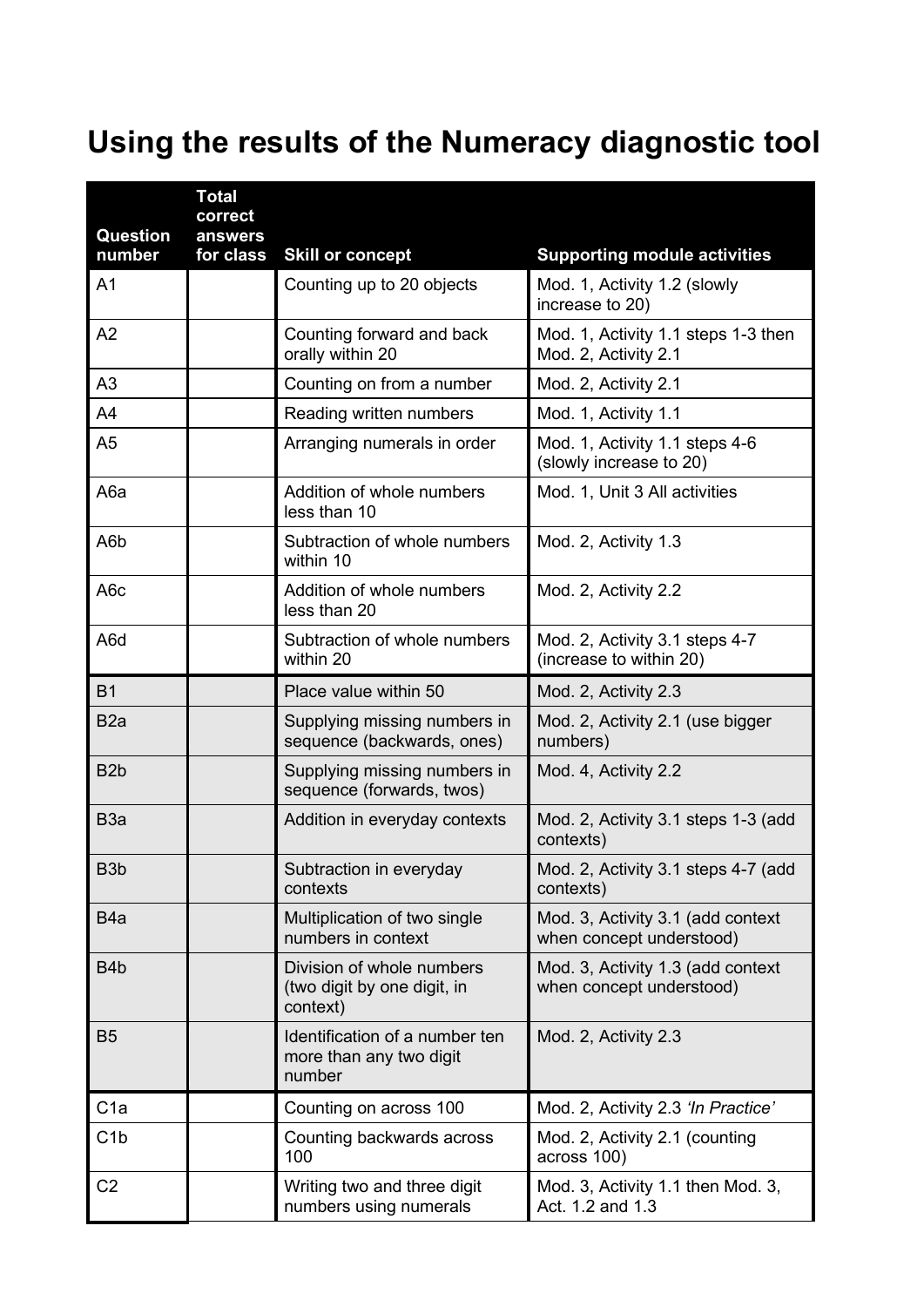| C <sub>3</sub>   | Arranging numerals in order                                                      | Mod. 3, Activity 1.3                                                |
|------------------|----------------------------------------------------------------------------------|---------------------------------------------------------------------|
| C <sub>4a</sub>  | Addition of two and three digit<br>numbers including carrying                    | Mod. 3, Activity 2.1 then Activity<br>2.3 and Activity 3.2          |
| C4b              | Subtraction of two and three<br>digit numbers requiring<br>regrouping (exchange) | Mod. 3, Activity 2.2 then Activity<br>3.1 and Activity 3.3          |
| C <sub>5</sub>   | Subtraction in everyday<br>context                                               | Mod. 3 Units 2 and 3, include<br>contexts                           |
| D <sub>1</sub>   | Identification of fraction<br>shaded in diagram                                  | Mod. 6, Activity 1.1 Steps 1-8                                      |
| D <sub>2a</sub>  | Comparing fractions                                                              | Mod. 6, Activity 1.1 Step 9                                         |
| D <sub>2</sub> b | <b>Comparing fractions</b>                                                       | Mod 6, Activity 1.2                                                 |
| D <sub>3</sub>   | Addition of two proper<br>fractions, same denominator                            | Mod. 6, Activity 2.2                                                |
| D <sub>4</sub>   | Identification of fractions of<br>quantities                                     | Mod. 6, Activity 2.1                                                |
| D <sub>5</sub>   | Subtraction of fractions from<br>mixed numbers (same<br>denominator)             | Mod. 6, Activity 2.3                                                |
| E <sub>1a</sub>  | Addition of three digit numbers<br>in everyday context                           | Mod. 3, Units 2 and 3, include<br>contexts                          |
| E <sub>1b</sub>  | Subtraction of three digit<br>numbers in everyday contexts                       | Mod. 3, Units 2 and 3, include<br>contexts                          |
| E <sub>2a</sub>  | Multiplication of two digit by<br>one digit numbers                              | Mod. 5, Activity 2.1 then Activity<br>2.2                           |
| E <sub>2</sub> b | Division of two digit by one<br>digit numbers                                    | Mod. 5, Activity 3.1 then Activity<br>3.2                           |
| E <sub>3a</sub>  | Division in everyday contexts                                                    | Mod. 5, Activity 3.3                                                |
| E <sub>3</sub> b | Multiplication in every day<br>contexts                                          | Mod. 5, Activity 3.3                                                |
| E4               | Addition of decimal numbers<br>(in context)                                      | Mod. 6, Activity 3.2 (introduce<br>context when concept understood) |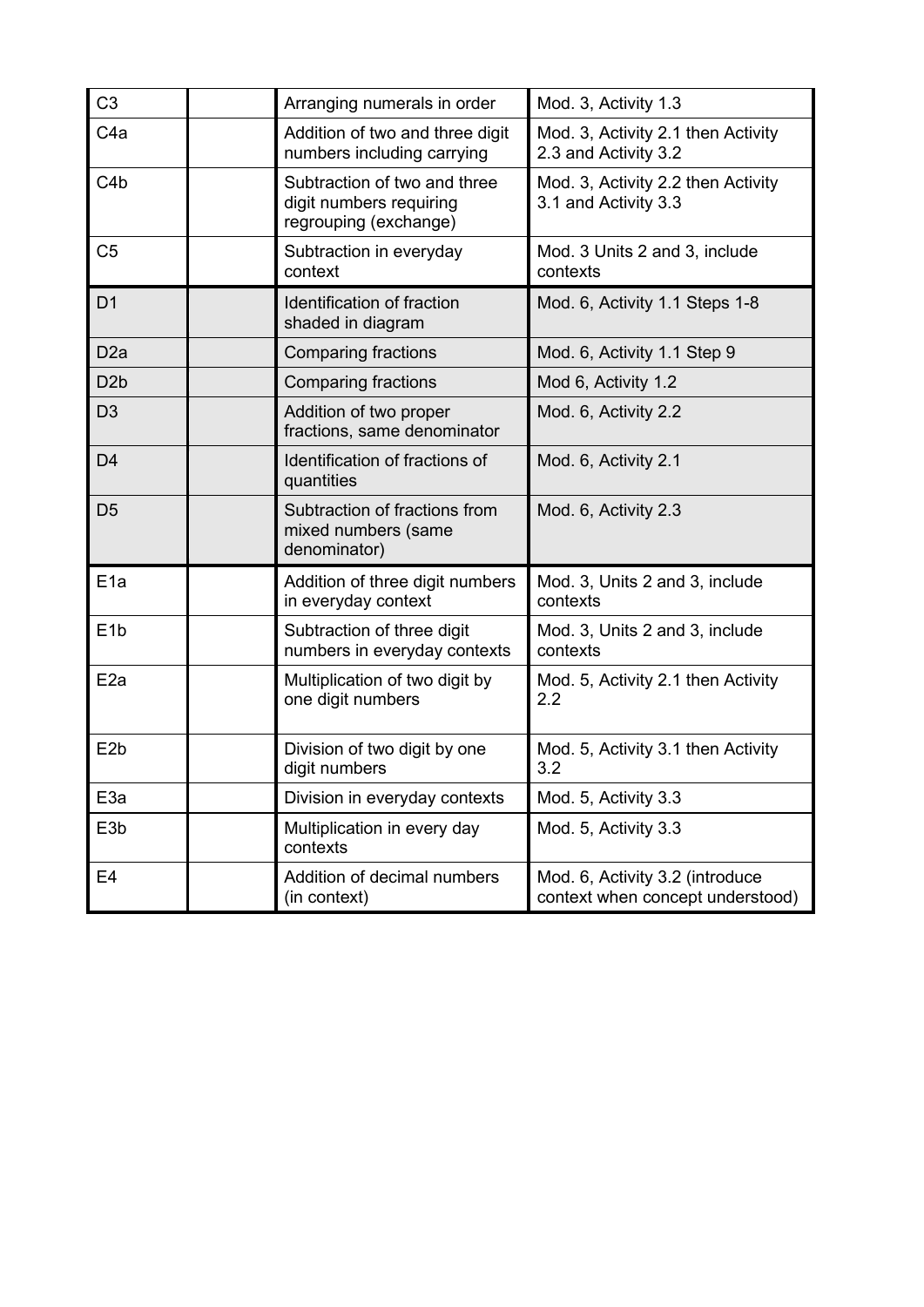# **Numeracy recording sheet 1**

| <b>Name</b>            | Question<br>s asked<br>in home<br>language A1 A2 A3 A4 A5 a |  |  | <b>A6</b> | <b>A6</b><br>$\mathbf b$ | $\begin{matrix} 46 & 46 \\ 6 & 6 \end{matrix}$ |  |
|------------------------|-------------------------------------------------------------|--|--|-----------|--------------------------|------------------------------------------------|--|
|                        |                                                             |  |  |           |                          |                                                |  |
|                        |                                                             |  |  |           |                          |                                                |  |
|                        |                                                             |  |  |           |                          |                                                |  |
|                        |                                                             |  |  |           |                          |                                                |  |
|                        |                                                             |  |  |           |                          |                                                |  |
|                        |                                                             |  |  |           |                          |                                                |  |
|                        |                                                             |  |  |           |                          |                                                |  |
|                        |                                                             |  |  |           |                          |                                                |  |
|                        |                                                             |  |  |           |                          |                                                |  |
|                        |                                                             |  |  |           |                          |                                                |  |
|                        |                                                             |  |  |           |                          |                                                |  |
|                        |                                                             |  |  |           |                          |                                                |  |
|                        |                                                             |  |  |           |                          |                                                |  |
|                        |                                                             |  |  |           |                          |                                                |  |
|                        |                                                             |  |  |           |                          |                                                |  |
|                        |                                                             |  |  |           |                          |                                                |  |
|                        |                                                             |  |  |           |                          |                                                |  |
|                        |                                                             |  |  |           |                          |                                                |  |
|                        |                                                             |  |  |           |                          |                                                |  |
|                        |                                                             |  |  |           |                          |                                                |  |
|                        |                                                             |  |  |           |                          |                                                |  |
|                        |                                                             |  |  |           |                          |                                                |  |
|                        |                                                             |  |  |           |                          |                                                |  |
|                        |                                                             |  |  |           |                          |                                                |  |
|                        |                                                             |  |  |           |                          |                                                |  |
| <b>Question totals</b> |                                                             |  |  |           |                          |                                                |  |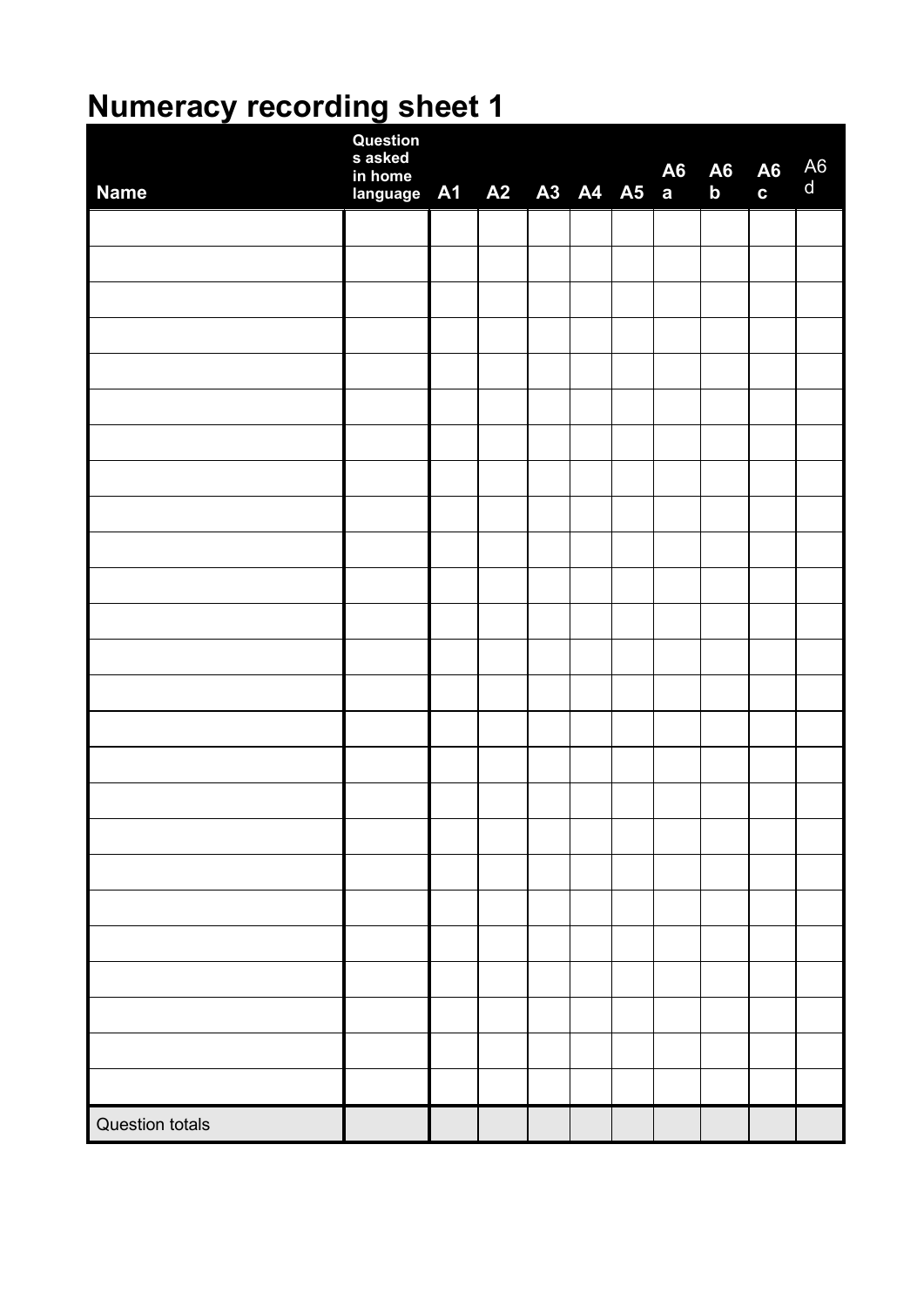# **Numeracy recording sheet 2**

| <b>Name</b> | $Q'$ ns<br>asked<br>in<br>home<br>langua<br>ge | $\mathbf{B}$<br>1 <sub>1</sub> | $\begin{array}{c} \mathbf{B} \\ 2 \\ \mathbf{a} \end{array}$ | $\begin{array}{c} \n\mathbf{B} \\ 2 \\ \mathbf{b}\n\end{array}$ | $\frac{B}{3a}$ | $\vert$ B<br>$\begin{array}{ c c } \hline 3 \\ b \\ \hline \end{array}$ | $\mathbf{B}$<br>$\overline{\mathbf{4}}$<br>$\mathbf{a}$ | $\mathbf{B}$<br>$\overline{\mathbf{4}}$<br>$\mathbf b$ | 5 <sub>5</sub> | <b>B</b><br>$\begin{array}{ c c } \hline \text{c}1 & 1 \\ \text{a} & \text{b} \end{array}$ | C<br>1 C2 3 C4 C4 5<br>b<br>a<br>a<br>a<br>b |  |  |
|-------------|------------------------------------------------|--------------------------------|--------------------------------------------------------------|-----------------------------------------------------------------|----------------|-------------------------------------------------------------------------|---------------------------------------------------------|--------------------------------------------------------|----------------|--------------------------------------------------------------------------------------------|----------------------------------------------|--|--|
|             |                                                |                                |                                                              |                                                                 |                |                                                                         |                                                         |                                                        |                |                                                                                            |                                              |  |  |
|             |                                                |                                |                                                              |                                                                 |                |                                                                         |                                                         |                                                        |                |                                                                                            |                                              |  |  |
|             |                                                |                                |                                                              |                                                                 |                |                                                                         |                                                         |                                                        |                |                                                                                            |                                              |  |  |
|             |                                                |                                |                                                              |                                                                 |                |                                                                         |                                                         |                                                        |                |                                                                                            |                                              |  |  |
|             |                                                |                                |                                                              |                                                                 |                |                                                                         |                                                         |                                                        |                |                                                                                            |                                              |  |  |
|             |                                                |                                |                                                              |                                                                 |                |                                                                         |                                                         |                                                        |                |                                                                                            |                                              |  |  |
|             |                                                |                                |                                                              |                                                                 |                |                                                                         |                                                         |                                                        |                |                                                                                            |                                              |  |  |
|             |                                                |                                |                                                              |                                                                 |                |                                                                         |                                                         |                                                        |                |                                                                                            |                                              |  |  |
|             |                                                |                                |                                                              |                                                                 |                |                                                                         |                                                         |                                                        |                |                                                                                            |                                              |  |  |
|             |                                                |                                |                                                              |                                                                 |                |                                                                         |                                                         |                                                        |                |                                                                                            |                                              |  |  |
|             |                                                |                                |                                                              |                                                                 |                |                                                                         |                                                         |                                                        |                |                                                                                            |                                              |  |  |
|             |                                                |                                |                                                              |                                                                 |                |                                                                         |                                                         |                                                        |                |                                                                                            |                                              |  |  |
|             |                                                |                                |                                                              |                                                                 |                |                                                                         |                                                         |                                                        |                |                                                                                            |                                              |  |  |
|             |                                                |                                |                                                              |                                                                 |                |                                                                         |                                                         |                                                        |                |                                                                                            |                                              |  |  |
|             |                                                |                                |                                                              |                                                                 |                |                                                                         |                                                         |                                                        |                |                                                                                            |                                              |  |  |
|             |                                                |                                |                                                              |                                                                 |                |                                                                         |                                                         |                                                        |                |                                                                                            |                                              |  |  |
|             |                                                |                                |                                                              |                                                                 |                |                                                                         |                                                         |                                                        |                |                                                                                            |                                              |  |  |
|             |                                                |                                |                                                              |                                                                 |                |                                                                         |                                                         |                                                        |                |                                                                                            |                                              |  |  |
|             |                                                |                                |                                                              |                                                                 |                |                                                                         |                                                         |                                                        |                |                                                                                            |                                              |  |  |
|             |                                                |                                |                                                              |                                                                 |                |                                                                         |                                                         |                                                        |                |                                                                                            |                                              |  |  |
|             |                                                |                                |                                                              |                                                                 |                |                                                                         |                                                         |                                                        |                |                                                                                            |                                              |  |  |
|             |                                                |                                |                                                              |                                                                 |                |                                                                         |                                                         |                                                        |                |                                                                                            |                                              |  |  |
|             |                                                |                                |                                                              |                                                                 |                |                                                                         |                                                         |                                                        |                |                                                                                            |                                              |  |  |
|             |                                                |                                |                                                              |                                                                 |                |                                                                         |                                                         |                                                        |                |                                                                                            |                                              |  |  |
|             |                                                |                                |                                                              |                                                                 |                |                                                                         |                                                         |                                                        |                |                                                                                            |                                              |  |  |
| Q. totals   |                                                |                                |                                                              |                                                                 |                |                                                                         |                                                         |                                                        |                |                                                                                            |                                              |  |  |